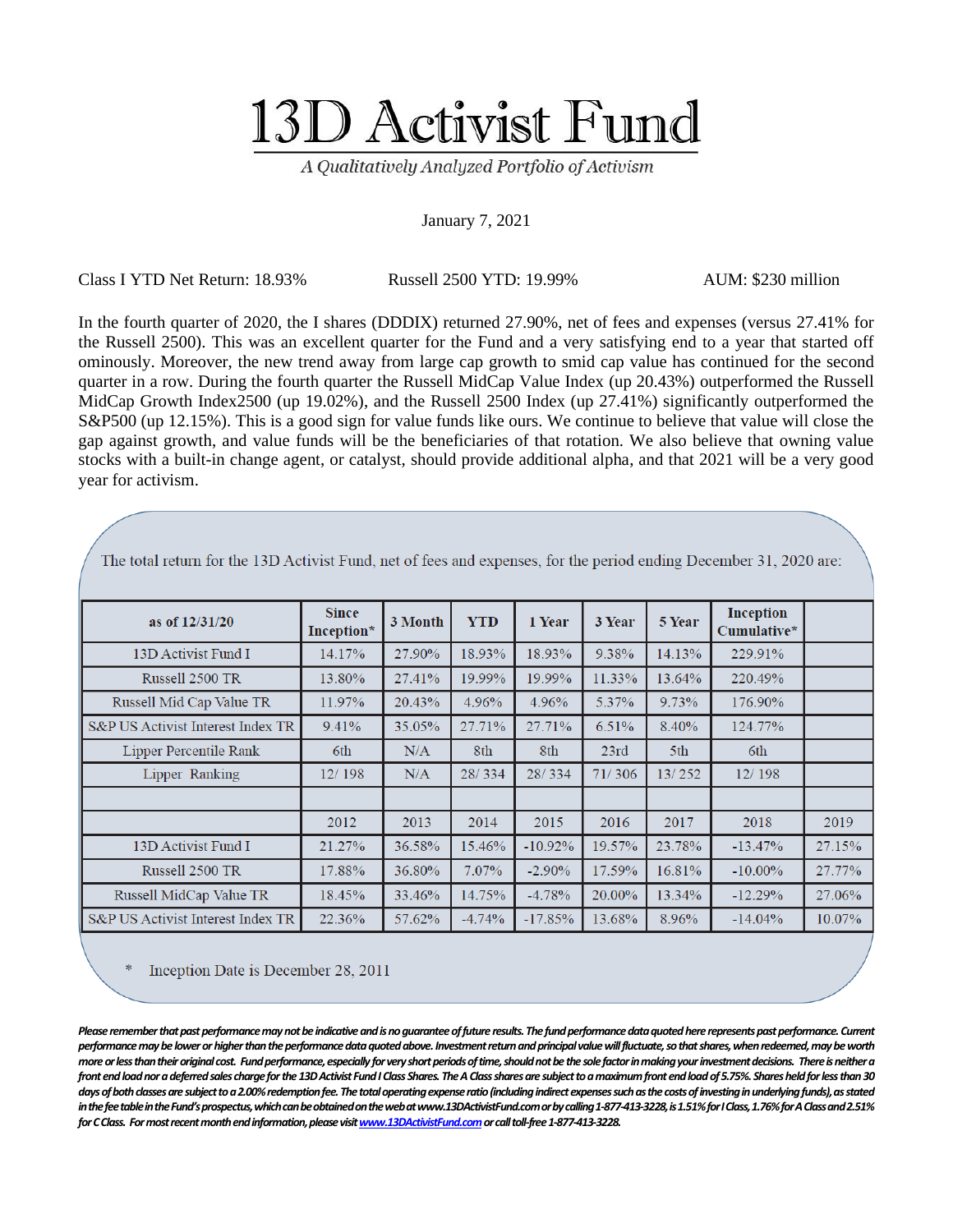As we discussed in our last letter, the existence of a global pandemic made for an inhospitable environment for the strategy of shareholder activism. Moreover, the remote working, quarantining and social distancing made it very difficult to implement strategic activist agendas at companies resisting such overtures. That has already started to change. A year into the pandemic, shareholders are no longer giving underperforming management teams a pass and with a vaccine on the horizon, strategic activism is poised to surge. Just this week, Starboard was able to sign a deal to sell Magellan Health Inc (MGLN) to Centene Corporation. While the core of our portfolio is operational and corporate governance activism, when an activist takes a position in a company, it often puts that company in play, and there are many current activist campaigns in our portfolio with primary or secondary strategic catalysts. Of the 29 core positions in our Fund (excluding three spun-off companies), the following 11 contain potential strategic activist catalysts:

- **ACI Worldwide Inc. (ACIW)** When Starboard filed its 13D on October 19, 2020 (see fuller description below under new investments), our analysis pointed out that Starboard generally has an operational plan as its Plan A and a strategic plan as its Plan B, but here the strategic plan was the better path. We also noted that there have been rumors of strategic interest from companies like FIS Global or Fiserv, or a large technology company such as Microsoft. The stock was trading at \$30.88 then and did not move much because of Starboard's filing, our research report or our CNBC column that discussed this strategic agenda. On December 2, the stock was up over 10% when Starboard sent a letter to the Company urging them to explore a sale. As one of the only ones who analyzes activist strategies, we were able to build a full position long before that news broke.
- **Box Inc. (BOX)** This is a September 2019 13D filing of Starboard. Part of their thesis was that Box could be a valuable strategic asset for many large tech companies. There have been many public rumors circling about large technology vendors being interested, such as IBM, Salesforce and Microsoft. Additionally, companies like Citrix, OpenText and Oracle could also be interested buyers. There could be an especially large universe of strategic buyers because many companies are having their legacy systems displaced by Box. This strategic agenda was hijacked by the pandemic, but will likely pick up in 2021.
- **Elanco Animal Health Inc. (ELAN)** This is an October 7, 2020 filing of Sachem Head (see fuller description below under new investments). This is primarily an operational and corporate governance activist agenda, but with a strategic catalyst possibility. Elanco is one of a few large, independent animal health companies and this type of company is very hard to build from scratch without brand equity and a broad portfolio. So, it could be interesting to a big pharma company that does not have an animal health business, and two years after its spinoff from Eli Lilly is enough of a waiting period for interested parties to acquire Elanco without any negative tax consequences.
- **Evolent Health Inc. (EVH)** This was an August 2020 13D filing of Engaged Capital. In our research report, we said that Engaged will request that the Board explore strategic alternatives, including a sale of the Company. On December 22, 2020, the Company agreed to put an Engaged representative on the Board and form a Strategy Committee that the Engaged representative will sit on. This committee will, among other things, make recommendations to the board with respect to value creation initiatives.
- **GCP Applied Technologies Inc. (GCP)** On March 11, 2019, prior to being a 13D filer, Starboard and GCP entered into an agreement, pursuant to which Starboard received one board seat and the Company announced that it will explore strategic alternatives. Starboard agreed to a much more lenient settlement (by Starboard standards) than typical because the Company announced a strategic alternatives process and said it would support a strategic transaction at the right price. However, they did not run a genuine sales process. On June 6, 2019, Starboard filed a 13D and on January 13, 2020, after its standstill agreement had expired, Starboard nominated a full slate of eight directors to the board, all of whom were elected at the Annual Meeting. Now, Starboard will have control of any sale process.
- **Green Dot Corp. (GDOT)** This is a February 2020 13D filing of Starboard. The primary catalyst here was bringing in former NetSpend CEO Dan Henry as the new CEO of Green Dot. That was accomplished in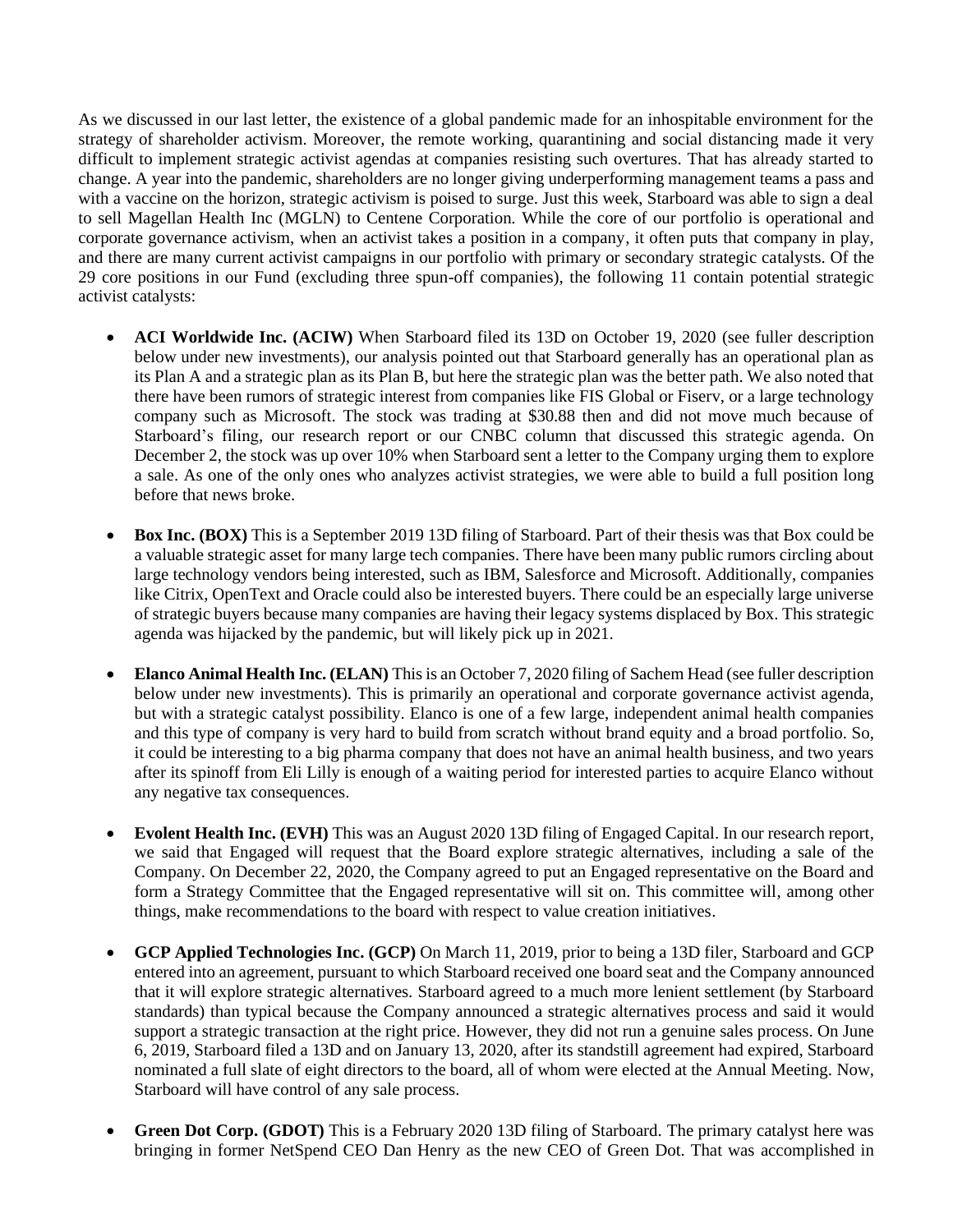March of 2020 and the stock is up 167% since then (and 87% since Starboard's 13D filing). At this price, a sale of the Company is unlikely, but that was never the best strategic option for the Company. Even if the Company wanted to explore a sale, it would likely first have to sell its deposits business, so it is no longer regulated as a bank holding company, making the Company's pre-paid debit card business much more attractive to a wider universe of buyers. A better option might be for the Company to remain a bank holding company giving it an advantage to some of its peers and it could explore its own accretive acquisitions, including potentially acquiring NetSpend where there would be a ton of synergies.

- **Hain Celestial Group Inc. (HAIN)** This is a June 2017 filing of Engaged Capital that has certainly had its ups and downs. Engaged filed its 13D when the stock was trading at \$35.76. Within a month the stock went up to \$45 per share and then headed straight down over the next 18 months until it bottomed at \$15.52 per share on December 24, 2018. On September 27, 2017, the Company and Engaged agreed to three new directors, including Engaged founder Glenn Welling. In June of 2018, Hain founder Irwin Simon stepped down as CEO. The primary activist opportunity was operational – to better integrate and rationalize the many brands Hain had acquired. Their 2016 EBITDA margins of 12% significantly trailed their peers and 90% of US revenue came from only 500 of the Company's 3,000 SKUs. The other opportunity here is strategic. Most of Hain's competitors have been acquired by larger companies, and Hain is the last pure-play, organic food company large enough to move the needle for a company like Pepsi, Campbell's, Kraft, General Mills, Hormel, Kellogg, Unilever, ConAgra, etc. Over the past three years Hain has been rationalizing their products and has been selling off many non-core products, making the Company more efficient and more attractive for a potential buyer.
- **Ironwood Pharmaceuticals Inc. (IRWD)** This was a May 2019 13D filing of Sarissa Capital Management. Prior to filing its 13D, Sarissa attempted to get a Board seat for its founder, Alex Denner, but was unsuccessful. After spinning out its R&D business, the Company was left with one major asset, LINZESS, which accounted for the Company's entire revenue. This revenue was roughly half of its worldwide sales as the Company had partnered with Allergan in the distribution of LINZESS. Because the Company did not do a straight royalty deal with Allergan, they had to build their own sales infrastructure for LINZESS, resulting in continued losses since inception. In its 13D filing, Sarissa alluded to shifting the Company's commercialization efforts to a company already at scale in primary care. This is a way of saying the Board should sell the Company to big pharma who has the infrastructure and sales force already in place to market to the huge universe of primary care physicians. Obviously the most logical acquirer would be Allergan who would essentially get \$400 million of revenue that would go almost entirely to the bottom line.
- **MEDNAX Inc.** (MD) This was a February 2020 13D filing of Starboard Value. Mednax was a healthcare company with three main businesses: Neonatology, Anesthesiology and Radiology. Starboard's thesis was that this is a situation where the sum of the parts could have a much larger valuation than the whole. The Company's Neonatal business would be valuable by itself to a private equity buyer, given the barriers to entry, its strong free cash flow dynamic, upside dynamics and interesting platform to build out other women's health services. The Anesthesia business could be a potential strategic asset to other competitors looking to build up their anesthesia businesses and the radiology business could also be valuable to private equity firms with similar platforms looking to add scale. On July 12, 2020, Starboard and the Company entered into an agreement pursuant to which five directors were replaced by new independent directors. Since Starboard's 13D, the Company sold both the Radiology and Anesthesia businesses.
- **Perspecta Inc. (PRSP)** This is a JANA Partners filing from June of 2020. This is one of the two businesses split up from Computer Sciences in 2015, the other being CSRA which was sold to General Dynamics Corp. in 2018 for \$9.7 billion. This is a consolidating industry where scale is a huge asset in attracting clients. Moreover, Perspecta has a contract mix that would be very synergistic with strategic investors because they have fixed price contracts, rather than cost plus, so any cost savings from a merger would not have to be shared with the government clients and an acquirer could get the full value of Perspecta's contracts. If that is not enough, there are several more signs pointing to a sale of the Company: (i) the Company recently reached its two year anniversary of its spinoff, allowing it to be sold without negative tax consequences – recall CSRA was sold right after its two year anniversary of its spinoff, (ii) the Company recently lost its navy contract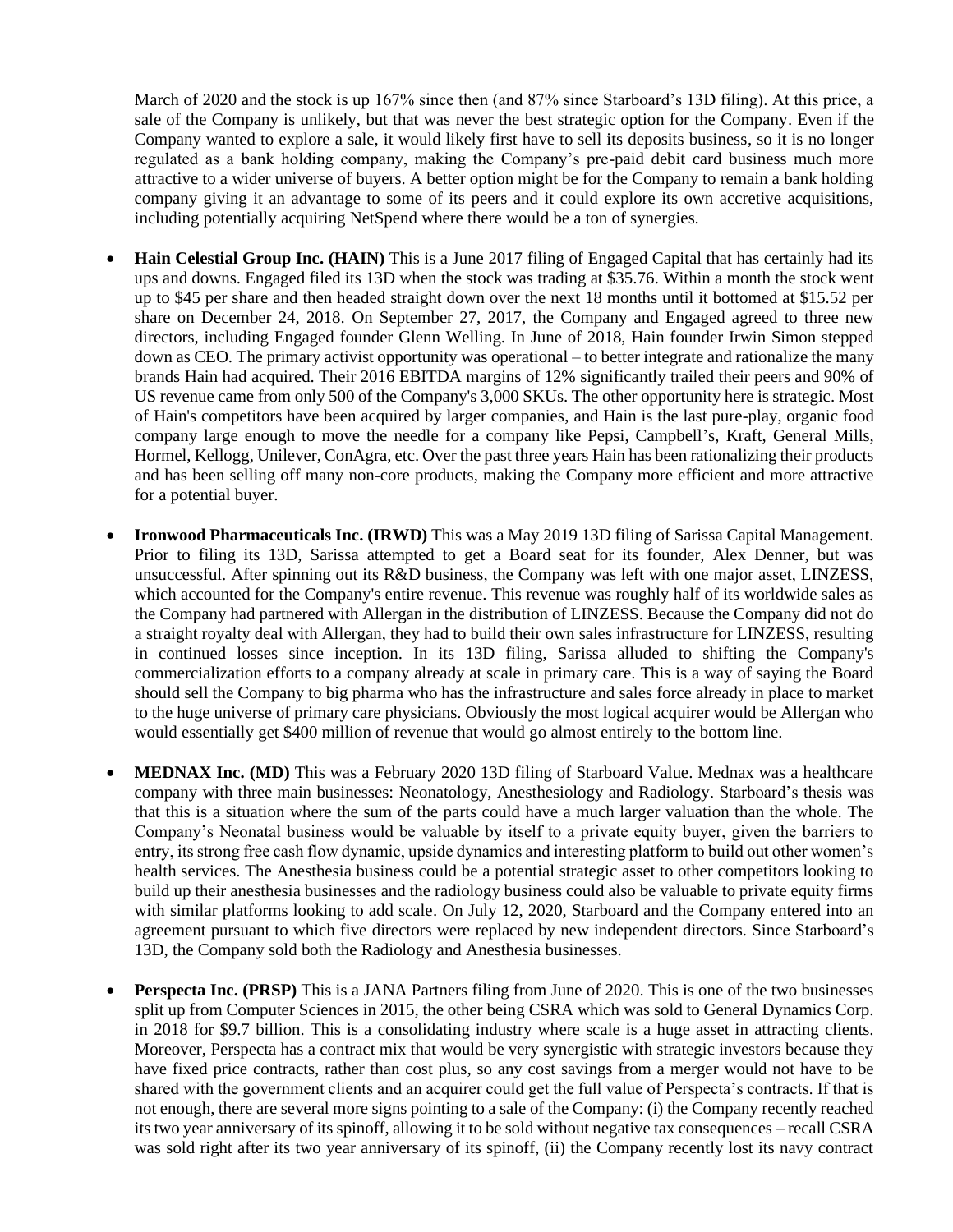that was up for bid sending its stock price down precipitously, but also removing a major financial uncertainty that precluded a potential acquirer from valuing the Company – recall CSRA was sold shortly after its NSA contract was resolved, (iii) private equity fund Veritas owns 14% of the Company in one of its older vintage funds and (iv) now an activist is involved which, for better or worse, puts the Company in play. On November 9, it was reported by Bloomberg that Perspecta was working with advisors to explore strategic options, including potential sale. While writing this letter, Veritas disclosed in a 13D filing that it amended its standstill agreement with the Company so that it can explore an acquisition of the Company and stated that it intends to submit a bid.

• **Pershing Square Tontine Holdings, Ltd. (PSTH)** This is Pershing Square's SPAC. We believe that SPACs are generally poor investments due to the egregious compensation structure for the SPAC founders, which generally include a dilutive 20% founders' interest. However, PSTH is the first SPAC ever to do away with the founders' shares, and Pershing Square only receives an approximate 6% promote on profits after investors receive a 20% return. We were fortunate enough to get our investment early on and had an average cost of \$20.79 per unit, which included detachable and non-detachable warrants. We sold the detachable warrants, which brought our average cost down to \$19.90 per unit and then sold some additional shares at \$26.33 to bring our average cost to \$18.93 per share. As part of a SPAC investment, investors like us have the option to redeem our units for \$20 per share plus interest less expenses if PSTH does not find a company to invest in or if they make an investment we do not like. As a big believer in Pershing Square, we expect that they will find a great company to invest in and we intend to be long term holders as they help to create value for shareholders. But it is nice to have the downside protection and the optionality to reduce our position if there is a big stock appreciation upon announcement.

While we are not an M&A focused fund, and the core value driver to activism is generally from operational and corporate governance agendas, the events of 2020 combined with a low interest environment has created a backlog of potential M&A for 2021. While we do not expect all, or even most, of these companies to be acquired in 2021, we do believe that the time is ripe for several of them, including Magellan who was originally on this list but taken off after its acquisition was announced on January 4.

During the fourth quarter, we added two new positions and exited one position. We exited Innoviva Inc. (INVA) after it was announced that Innoviva entered into an Agreement with Sarissa where the Company committed \$300 million of capital (approximately 30% of its market capitalization) to Sarissa to invest for three years on a 1/10 fee basis. Sarissa was the activist involved here and they did a great job at reconstituting the entire board and appointing a Sarissa executive as CEO. However, by doing a deal like this with the Company we no longer had confidence that Sarissa was working for the shareholders more than themselves and decided to sell early because of a significant change in the activist catalyst.

During the quarter we added ACI Worldwide Inc. (ACIW) and Elanco Animal Health Inc. (ELAN)<sup>1</sup>. ACI is a filing of Starboard Value. Starboard is a very successful activist investor and has extensive experience helping companies focus on operational efficiency and margin improvement. ACI Worldwide has somewhat quietly evolved from a small cap company to a mid cap company through a series of small acquisitions. As a result, it is one of the least followed companies in the payment space, an industry that is hot and growing and experiencing valuation expansion. Starboard has gotten to know this industry well after its investment earlier this year in Green Dot, another payment company. ACI has three main business segments and some ancillary "up-sell" software products. The first segment is the bill pay product. This is the Company's back end software that allows customers such as utility or cable companies to send out bills and accept payments through different payment rails such as credit or debit cards, ACH or wire transfers. This can all be integrated with a desktop or mobile device and has additional features the customer can choose to implement such as adding convenience fees for credit cards. The second segment is the Company's core processing software for retail and merchant payments. ACI was the first to develop this software and it includes a host of payment processing software which has the ability to route transactions from one point to another. These

<sup>&</sup>lt;sup>1</sup> As of 12/31/2020, the Fund's Top Ten Equity Holdings & Weightings are: PERSPECTA INC (4.99%); CHENIERE ENERGY INC (4.17%); HOWMET AEROSPACE INC (4.16%) TRINITY INDUSTRIES INC (4.09%); GCP APPLIED TECHNOLOGIES INC (3.98%); PAPA JOHN'S INTERNATIONAL INC (3.90%); NEWELL BRANDS INC (3.80%); OLIN CORP (3.74%); HAIN CELESTIAL GROUP INC (3.59%); ACI WORLDWIDE INC (3.53%).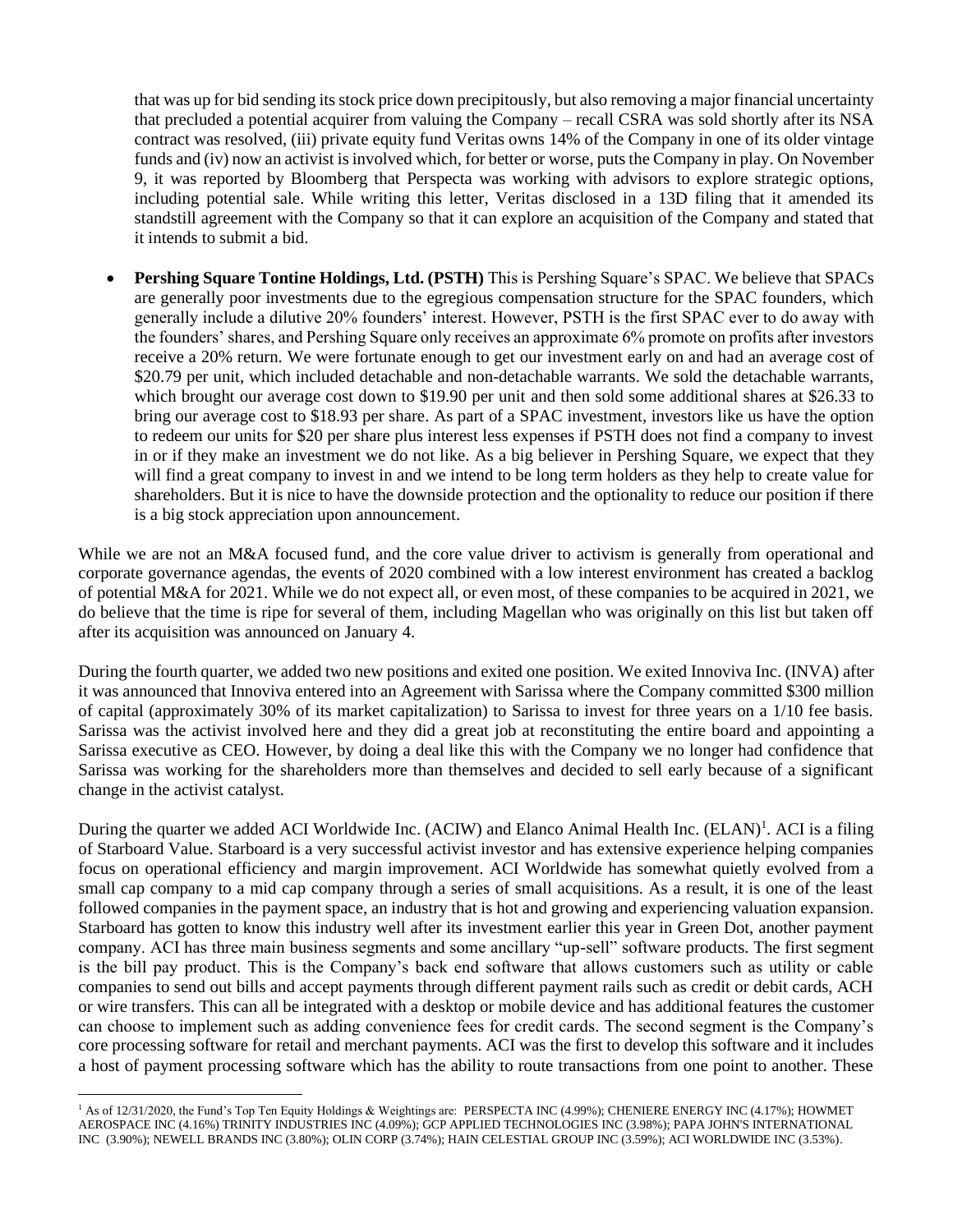businesses allow ACI to provide a full suite of solutions to banks and merchants. The third main segment at the Company is comprised of a newer suite of products called Real-Time Payments. These are newer forms of payment rails which is based on different technology. Unlike the typical payment rails such as credit cards, ACH and wires which can take multiple days for payments to clear and transfer, this technology allows banks to access real time payment networks. This business is not available yet in the United States but is growing 20% a year internationally and that growth rate is accelerating. The Company has grown historically through acquisitions (18 in 20 years) but organic growth has stalled somewhat and margins are a little compressed. They are now at a point where management needs to bring margins from 25% to over 30% and get organic growth to at least mid-single digits. The Company hired a new CEO in March and he has already begun a bottom up strategic review of the different businesses. Moreover, he could very well be the right person to clean up this business and Starboard, as it has done in many other activist situations, could be very helpful from a board level. If growth and margins do not show improvement by next year, management may be forced to explore a sale of the Company. There have been rumors of strategic interest from companies like FIS Global or Fiserv, or a large technology company such as Microsoft – these companies could use ACI's core payment processing software to accelerate their own efforts. Additionally, there could also be private equity interest – the thesis here would be to take the company private, clean it up, sell its real time payments and core processing businesses, roll up the remaining bill pay business and take that business public again. Like most good activists, Starboard likes situations where there is more than one path to create value. Generally, their engagements have a core operational path and a secondary strategic opportunity. This situation is no different in that it has an operational and strategic element to it. However, what is different here is that unlike most of Starboard's prior campaigns, the greater opportunity for value creation might be the strategic path. On December 2, Starboard sent a letter to the Company urging them to explore a sale.

Elanco Animal Health Inc. (ELAN) is a 13D position of Sachem Head, an activist whose 13Ds we just recently started investing in. While Sachem Head has a history of solid value investing, their activism in their early years was short term and underwhelming at best. In their first campaign at Helen of Troy, they advocated for a sale of the Company and share buybacks in a February 2014 letter and sold their entire position into the buyback a month later, something no experienced activist would do. Their first 13D filing was on CDK Corp. only a month after the Company went public through a spinoff – hardly giving management time to do anything. Since then, they have grown through campaigns at companies like Zoetis and Autodesk partnering with more experienced investors like Pershing Square and Eminence, respectively. And recently Scott Ferguson has created value as a director of Olin, his first public company board seat in a portfolio company he did not invest in as part of a group. This investment in Elanco is his second of what we expect to be many in the future. Taking board seats signifies both commitment and contribution; and since their launch in 2013 Sachem Head has evolved from a value investor that used activism as a short term stunt to pump returns to a value investor that genuinely engages with companies to create value for shareholders. Sachem Head took this position at a time when the Company has been criticized for several missteps, including a poorly timed acquisition of Bayer AG's animal-health assets for \$6.9 billion that did not close until after the onset of the COVID pandemic. The Company has also exhibited supply chain issues and low operating margins. Their EBITDA margin of about 18% is well below the 44% margin at Zoetis. Elanco has already announced a restructuring plan to create \$100 million in annual savings and improve its margins but there is clearly a lot more that can be done. Prior to the pandemic, Elanco had been targeting a 31% EBITDA margin in 2022. This situation is remarkably similar to the campaign Sachem Head did with Pershing Square at Zoetis in 2014. Both companies are one of a small number of pure play animal health companies. Both companies were spun-off from larger conglomerates within two years of the 13D filing (Zoetis/Pfizer and Elanco/Eli Lilly). This often results in a bloated infrastructure at the spun-off company, which could use the attention of an experienced activist to rein in. At Zoetis, margins improved from 29% to 44% today and resulted in a 45.69% return for Sachem Head versus 0.16% for the S&P500 during the same time period. And now, both companies not only have activist directors, but some of the same people who created value at Zoetis. Aside from Ferguson, who orchestrated the activism at Zoetis along with Pershing Square, the two other new directors are William Doyle, the very same person that Sachem Head and Pershing Square put on the board of Zoetis, and Paul Herendeen, the former EVP and CFO of Zoetis when Sachem Head was involved there. The other possibility here is a sale of the Company. Elanco is one of a few large, independent animal health companies and this type of company is very hard to build from scratch without brand equity and a broad portfolio. So, it could be interesting to a big pharma company that does not have an animal health business, and two years after its spinoff from Eli Lilly is enough of a waiting period for interested parties to acquire Elanco without any negative tax consequences.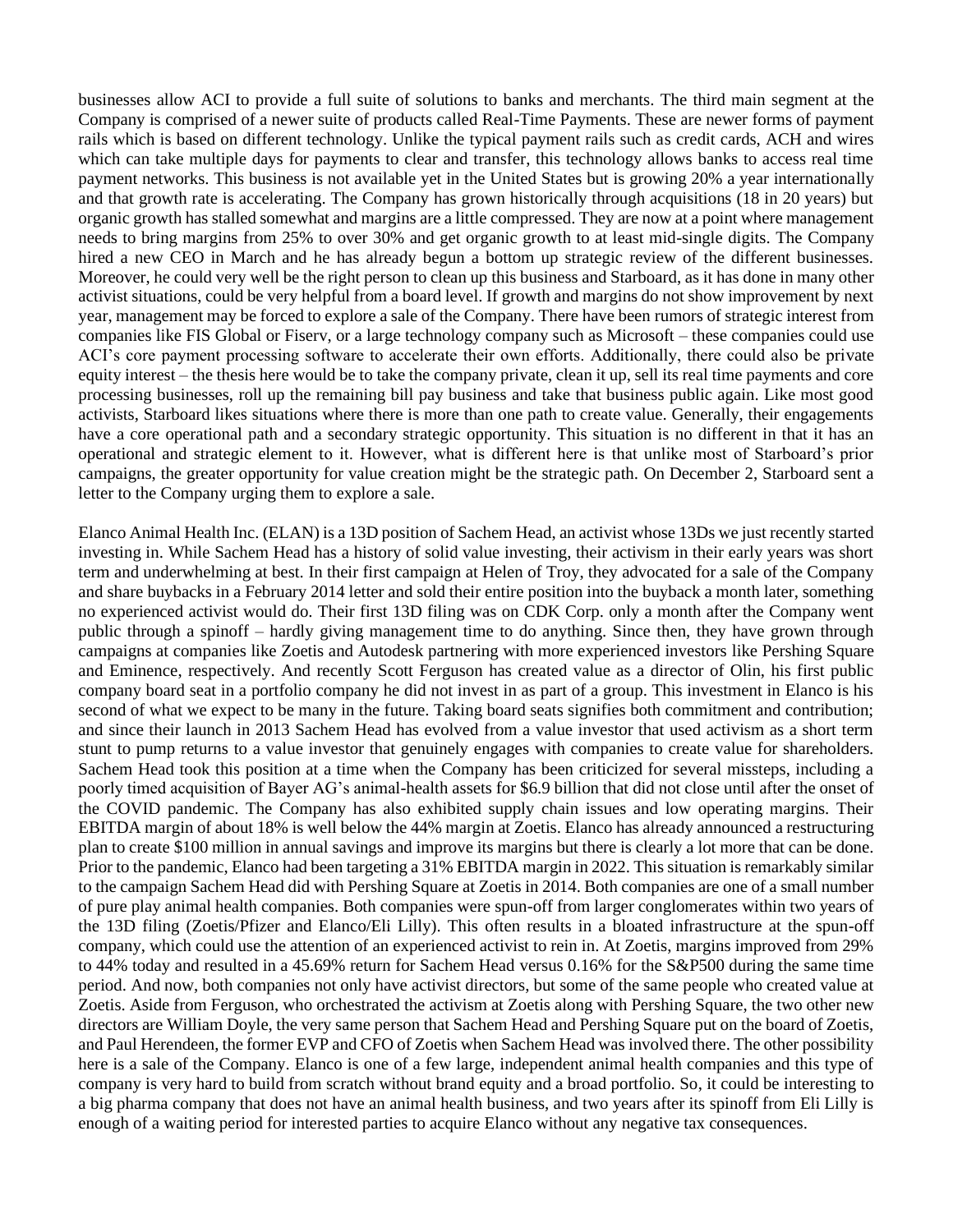In our 2020 Q2 letter, after a tumultuous, volatile tale of two quarters, we used a baseball analogy that every year every team is going to win 54 games and every team is going to lose 54 games, its what you do with the remaining 54 games that matters. We viewed the second half of 2020 as our "remaining 54 games" and we are happy with the way they turned out. What is even more encouraging to us is that a lot of that performance came towards the end of the year due to a rotation from large cap growth to smid cap value, and that rotation looks to be continuing into 2021. We believe this rotation has legs, but nobody can be certain if it does or if so, how long they are. If you believe like us that it does have legs, we believe that a smid cap, value fund with a change agent like ours is an optimal way to capitalize on this rotation.

We are extremely excited for 2021. Thank you very much for your support. We hope you are all continuing to stay safe and that your families remain healthy.

Kut fi

Ken Squire

Special Purpose Acquisition Companies (SPACs) raise assets to seek potential acquisition opportunities. Unless and until an acquisition is completed, a SPAC generally invests its assets in U.S. government securities, money market securities, and cash. Because SPACs have no operating history or ongoing business other than seeking acquisitions, the value of their securities is particularly dependent on the ability of the entity's management to identify and complete a profitable acquisition. There is no guarantee that the SPACs in which the Fund invests will complete an acquisition or that any acquisitions that are completed will be profitable. Public stockholders of SPACs may not be afforded a meaningful opportunity to vote on a proposed initial business combination because certain stockholders, including stockholders affiliated with the management of the SPAC, may have sufficient voting power, and a financial incentive, to approve such a transaction without support from public stockholders. As a result, a SPAC may complete a business combination even though a majority of its public stockholders do not support such a combination. Some SPACs may pursue acquisitions only within certain industries or regions, which may increase the volatility of their prices.

The Lipper Mid-Cap Core Funds Peer Group have been presented as investment strategies with similar investment styles. Lipper rankings are based on total return of a fund's stated share class, are historical and do not represent future results. Historical performance results for investment indices and/or categories have been provided for general comparison purposes only, and generally do not reflect the deduction of transaction and/or custodial charges, the deduction of an investment management fee, nor the impact of taxes, the incurrence of which would have the effect of decreasing historical performance results. It should not be assumed that your account holdings correspond directly to any comparative indices. Past performance may not be indicative of future results and does not reflect the impact of taxes on non-qualified accounts. The data herein is not guaranteed. You cannot invest directly in an index.

The **Russell 2500** Index is a broad index, featuring 2,500 stocks that cover the small- and mid-cap market capitalizations. The Russell 2500 is a market cap-weighted index that includes the smallest 2,500 companies covered in the Russell 3000 universe of United States-based listed equities. The Russell Midcap Index is a market capitalization weighted index comprised of 800 publicly traded U.S. companies with market caps of between \$2 and \$10 billion. The 800 companies in the Russell Midcap Index are the same 800 of the 1,000 companies that comprise Russell 1000 Index. The Russell 1000 Index is a compilation of the largest 1,000 publicly traded U.S. companies. The average Russell Midcap Index member has a market cap of \$8 billion to \$10 billion, with a median value of \$4 billion to \$5 billion. The index is reconstituted annually so that stocks that have outgrown the index can be removed and new entries can be added. The Russell 1000 Index is a compilation of the largest 1,000 publicly traded U.S. companies. The average Russell Midcap Index member has a market cap of \$8 billion to \$10 billion, with a median value of \$4 billion to \$5 billion. The index is reconstituted annually so that stocks that have outgrown the index can be removed and new entries can be added. The Russell Midcap® Value Index measures the performance of the midcap value segment of the US equity universe. It includes those Russell Midcap® Index companies with lower price-to-book ratios and lower forecasted growth values. The Russell Midcap® Value Index is constructed to provide a comprehensive and unbiased barometer of the mid-cap value market. The index is completely reconstituted annually to ensure larger stocks do not distort the performance and characteristics of the